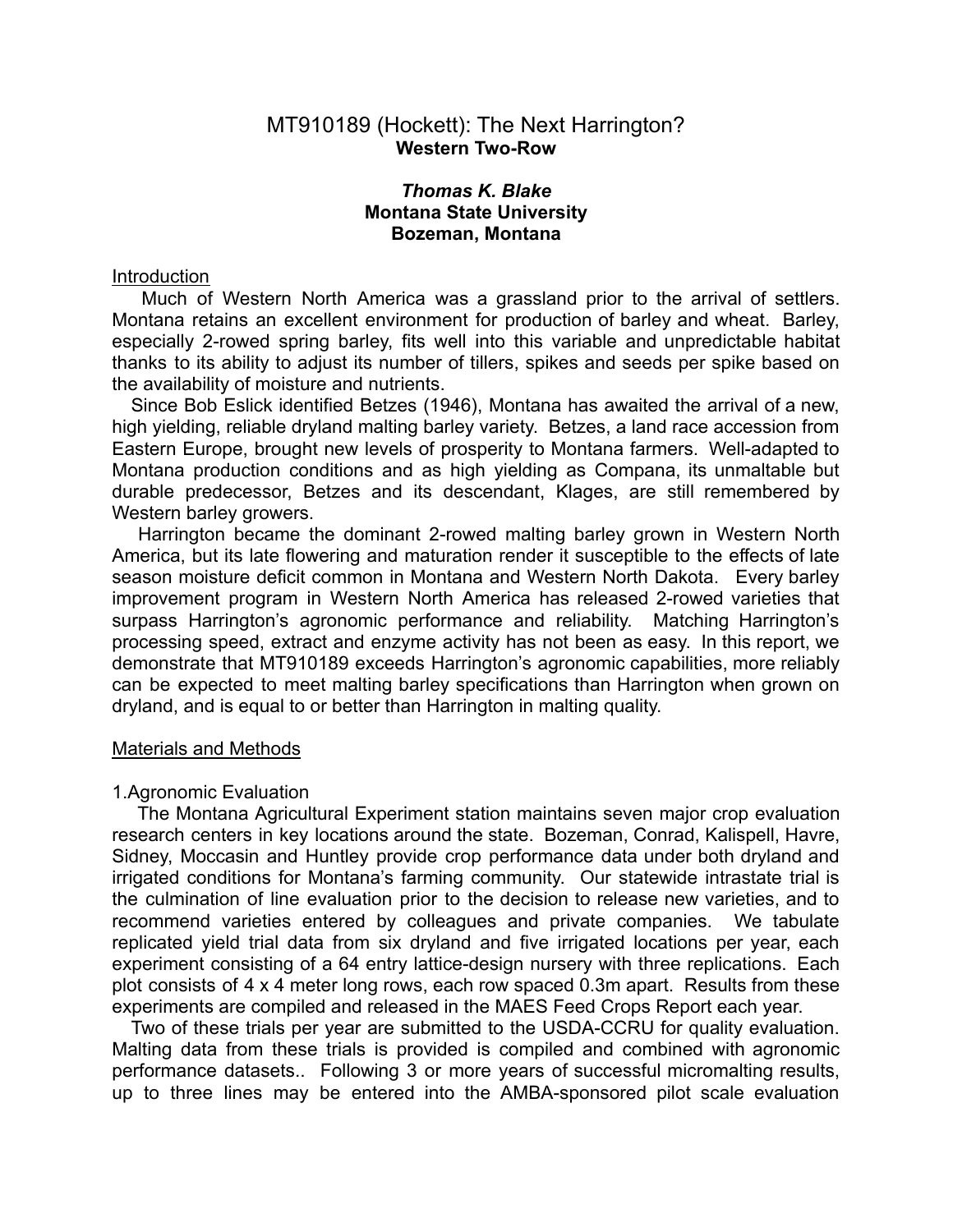program. These lines are invariably agronomically improved relative to common malting barley varieties, and show potential malting excellence.

# Results

MT910189 showed consistent agronomic superiority to Harrington, and was the equal of the most widely-grown feed barley variety, Gallatin, across Montana. This line exhibited superior drought avoidance, most likely by heading and maturing earlier than Harrington, indicated in tables 1 and 2. Increased kernel weight and plumpness, and enhanced malting quality were direct results of this combination of Harrington-like malt quality genes with the ability to develop plump and well-filled grain prior to terminal drought. Malt quality analyses provided by the USDA-Madison CCRU are shown in table 3. These data show both the Harrington-like nature of MT910189 malt and the value of increased kernel plumpness in improving extract.

These data encouraged us to enter MT910189 in the AMBA-sponsored Pilot Scale Evaluations (Table 4a). Pilot-scale tests demonstrated the equivalence or superiority of MT910189 to Harrington, and resulted in the favorable rating given by the evaluators to MT910189 in both 1997 and 1998. The USDA-managed Western Regional Nurseries likewise confirmed the malting quality potential of this line (Table 4b). Earliness to flower is only an advantage when avoidance of terminal drought, heat or disease is desirable. While this is generally the case in Western Montana, it is not the norm in California, much of Oregon or Washington. The yield advantage of MT910189 over Harrington will most commonly be observed in environments like Montana's Golden Triangle.

Risk management is central to profitable farming, malting and brewing. Reducing risk of failure at each level reduces costs to both producer and purchaser, resulting in increased efficiency. The most common symptom of failure for barley producers is thin, high protein grain. MT910189 will significantly reduce risk for dryland barley growers in rainfed production areas of Montana by reducing the frequency with which thin, high protein grain is harvested, relative to Harrington (Table 5).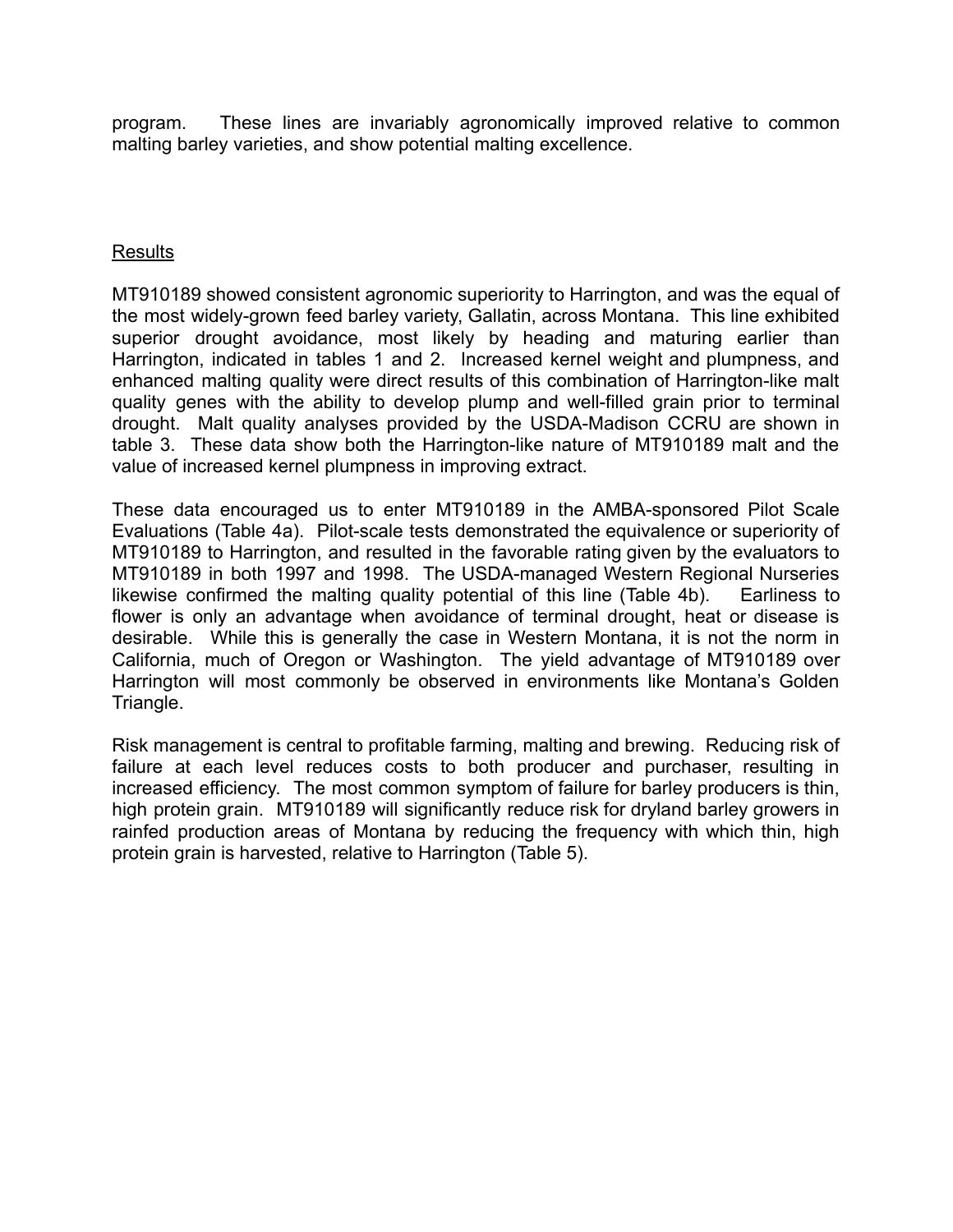| <b>Variety</b>        | #<br>loc<br>s. | Yield<br>bu/ac | #<br>loc<br>s | <b>Test</b><br>Weight<br>lb/bu | #<br>loc<br>s | <b>Plump</b><br><b>Percen</b> | #<br>loc<br>s | <b>Headin</b><br>g<br><b>Date</b> | #<br>loc<br>s | <b>Plant</b><br><b>Height</b><br>inches | #<br>locs | <b>Protein</b><br><b>Percen</b> |
|-----------------------|----------------|----------------|---------------|--------------------------------|---------------|-------------------------------|---------------|-----------------------------------|---------------|-----------------------------------------|-----------|---------------------------------|
| Harrington<br>MT91018 | 93             | 87.8           | 92            | 49.1                           | 92            | 73.2                          | 87            | 179.9                             | 91            | 29.7                                    | 89        | 13.1                            |
| 9<br>Gallatin         | 93<br>93       | 91.0<br>90.4   | 92<br>92      | 51.2<br>51.1                   | 92<br>92      | 80.7<br>71.4                  | 87<br>87      | 176.7<br>177.5                    | 91<br>91      | 28.9<br>30.7                            | 89<br>89  | 12.7<br>13.0                    |

Table 1. Agronomic performance of MT910189, contrasted with Harrington and Gallatin across Montana 1994-2003

When Rainfed locations were considered, and terminal drought permitted to play its normal role, the advantage held by MT910189 became more obvious.

Table 2. Agronomic performance on Dryland locations, 1994-2003 (45 experiments)

|                    |          | Harringto | Gallati |
|--------------------|----------|-----------|---------|
| Location           | MT910189 |           |         |
| Yield (bu/ac)      | 66.1     | 62.0      | 65.3    |
| Plump              | 74.4     | 65.2      | 63.6    |
| Protein            | 13.0     | 13.6      | 13.5    |
| <b>Test Weight</b> | 49.5     | 47 1      | 48.8    |

|         |           | Kernel | on    | <b>Barlev</b>    | Malt<br>Extrac |       |                | Barley  | Wort<br>Protei |      |              | Alpha-<br>amylas | Beta-  | Overal |
|---------|-----------|--------|-------|------------------|----------------|-------|----------------|---------|----------------|------|--------------|------------------|--------|--------|
|         |           | Weight | 6/64" | Color<br>(Agtron |                | Wort  | Wort<br>Clarit | Protein | n              | S/T  | DP<br>(°ASBC | e<br>(20°DU)     | glucan |        |
| Lab No. | Selection | (mg    | (9/0) |                  | (0/0)          | Color |                | (9/0)   | $(%^{n})$      | (%   |              |                  | (ppm)  | Rank   |
| Boz Irr | Harringto | 35.1   | 76.4  | 81               | 80.            |       |                | 12.2    | 5.44           | 47.8 | 110          | 63.4             | 183    |        |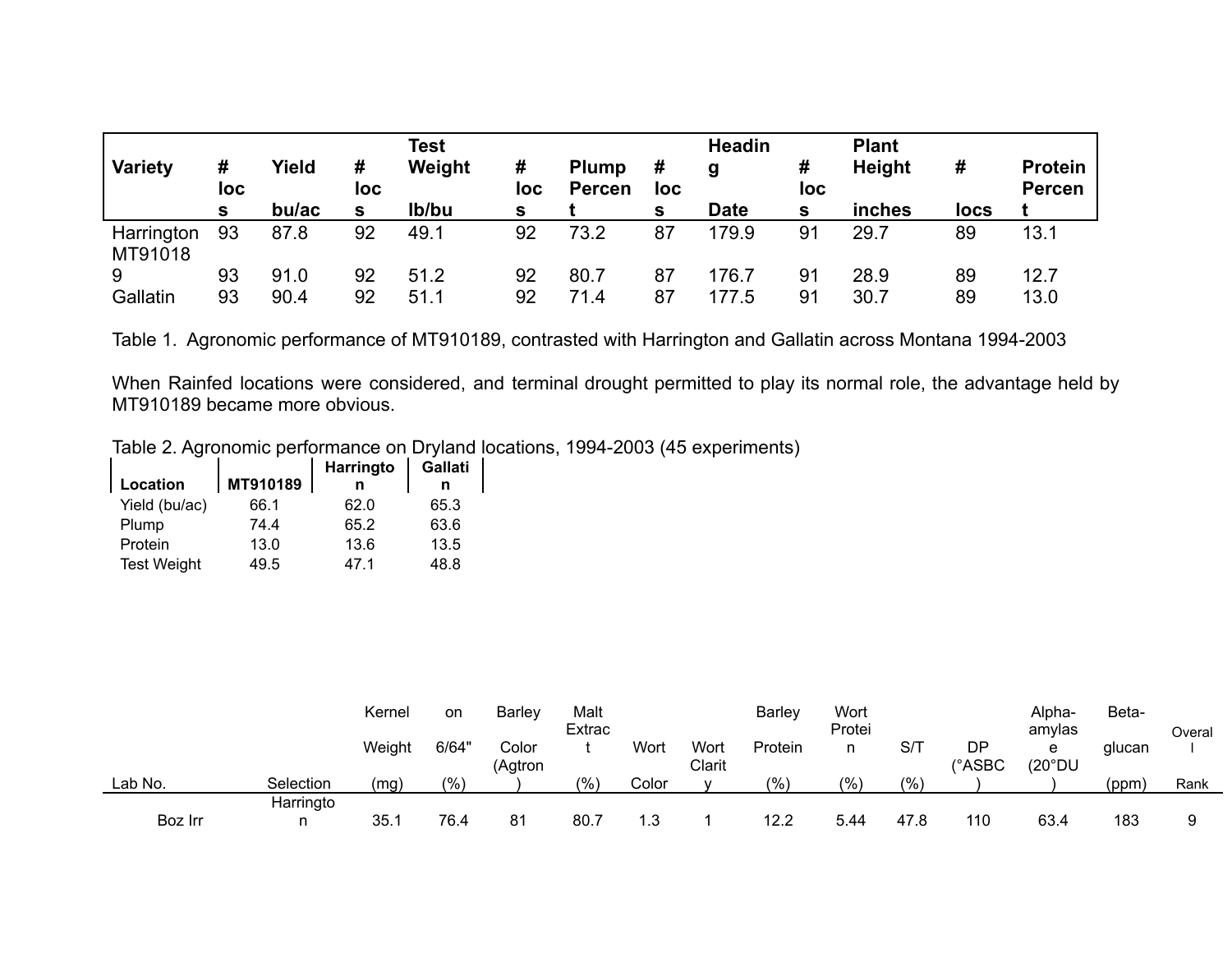|                      | MT91018                   |      |      |    |      |     |                |      |      |              |     |      |     |                |
|----------------------|---------------------------|------|------|----|------|-----|----------------|------|------|--------------|-----|------|-----|----------------|
| 2003                 | 9                         | 44.4 | 93.0 | 80 | 81.7 | 1.6 | $\mathbf{1}$   | 11.5 | 5.95 | 52.8         | 114 | 68.4 | 130 | $\,6\,$        |
| Boz Irr              | Harringto<br>n.           | 37.0 | 75.6 | 73 | 80.0 | 1.4 | $\overline{2}$ | 11.7 | 4.86 | 44.1         | 108 | 59.6 | 267 | 11             |
| 2000                 | MT91018<br>9              | 45.4 | 90.9 | 72 | 79.5 | 1.4 | $\mathbf{1}$   | 12.1 | 4.92 | 42.4         | 117 | 61.5 | 365 | $\overline{7}$ |
| Conrad Irr.          | Harringto<br>n<br>MT91018 | 37.2 | 87.9 | 81 | 80.0 | 1.3 | $\overline{2}$ | 11.6 | 4.91 | 44.4         | 119 | 48.0 | 474 | 4              |
| 2000                 | 9<br>Harringto            | 44.8 | 95.6 | 81 | 81.5 | 1.4 | 1              | 10.7 | 4.94 | 46.9         | 134 | 54.5 | 145 | $\overline{2}$ |
| Boz. Irr             | n<br>MT91018              | 37.0 | 77.6 | 55 | 78.6 | 1.6 | 1              | 14.5 | 5.36 | 38.3         | 159 | 51.3 | 573 | 19             |
| 1997                 | 9<br>Harringto            | 44.7 | 90.8 | 58 | 79.1 | 1.2 | $\overline{2}$ | 13.0 | 4.74 | 35.6         | 153 | 47.6 | 714 | 12             |
| Boz Irr.             | n<br>MT91018              | 35.6 | 87.8 | 70 | 79.0 | 1.7 | $\mathbf{1}$   | 14.1 | 5.64 | 41.2         | 189 | 63.5 | 82  | 16             |
| 1998                 | 9<br>Harringto            | 37.2 | 83.9 | 74 | 78.8 | 1.6 | $\mathbf{1}$   | 13.6 | 5.60 | 43.2<br>39.2 | 193 | 65.9 | 88  | 17             |
| Boz Irr              | n<br>MT91018              | 37.7 | 86.1 | 68 | 79.9 | 1.4 | $\overline{2}$ | 14.3 | 5.62 | 5<br>34.9    | 171 | 65.5 | 332 | 18             |
| 1999                 | 9<br>Harringto            | 41.8 | 80.9 | 72 | 78.5 | 1.4 | 1              | 14.5 | 5.24 | 0            | 179 | 64.2 | 412 | 19             |
| Sidney Irr           | n<br>MT91018              | 42.8 | 90.9 | 57 | 81.4 | 1.5 | $\overline{2}$ | 11.8 | 5.06 | 43.6         | 129 | 49.2 | 421 | $\mathbf{1}$   |
| 1999                 | 9<br>Harringto            | 46.2 | 93.9 | 56 | 82.0 | 1.6 | 1              | 11.4 | 5.20 | 44.5         | 134 | 53.1 | 467 | 3              |
| Conrad Irr           | n<br>MT91018              | 41.1 | 93.0 | 55 | 81.1 | 1.6 | $\mathbf{1}$   | 12.0 | 5.07 | 42.5         | 123 | 78.0 | 437 | 4              |
| 1999                 | 9                         | 46.8 | 97.4 | 48 | 81.7 | 1.7 | 1              | 11.7 | 5.06 | 45.1         | 131 | 78.4 | 523 | $\overline{7}$ |
| Sidney Offstation    | Harringto<br>n.           | 36.0 | 72.6 | 60 | 80.5 | 1.7 | $\mathbf{1}$   | 11.9 | 5.01 | 44.4<br>5    | 94  | 71.2 | 298 | 12             |
| 1999                 | MT91018<br>9              | 39.9 | 82.2 | 62 | 81.0 | 1.9 | $\mathbf{1}$   | 12.1 | 5.26 | 46.0<br>5    | 105 | 67.7 | 326 | 14             |
|                      | Harringto                 |      |      |    |      |     |                |      |      | 37.6         |     |      |     |                |
| Kalispell Offstation | n<br>MT91018              | 41.5 | 96.5 | 37 | 78.4 | 2.0 | $\overline{2}$ | 13.5 | 4.99 | 8<br>41.1    | 93  | 71.2 | 377 | 15             |
| 1999                 | 9                         | 45.4 | 97.1 | 35 | 79.7 | 1.7 | $\mathbf{1}$   | 13.1 | 5.26 | 6            | 113 | 79.0 | 391 | $10$           |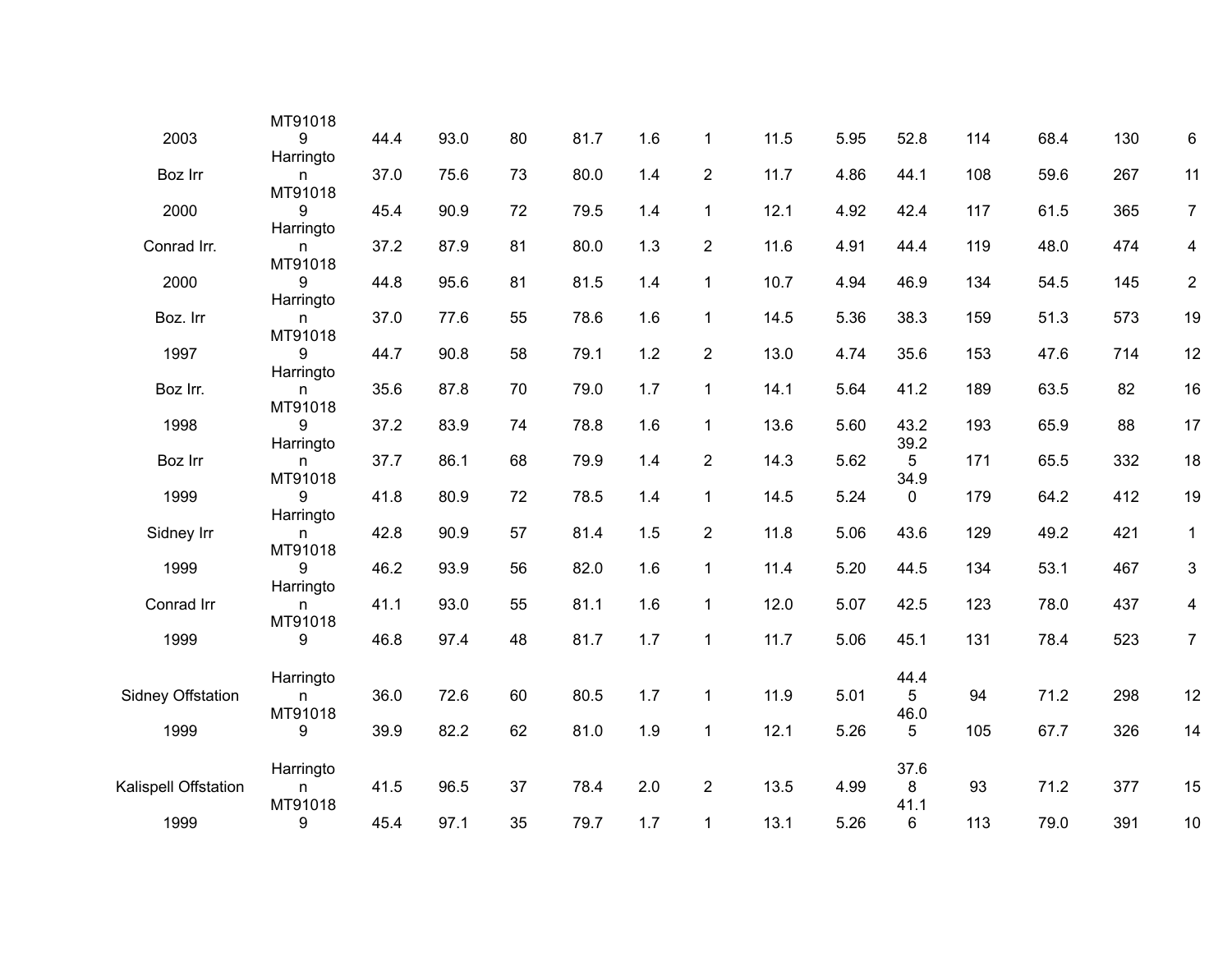|                                                                       | Harringto |      |      |    |      |     |   |      |      | 42.6 |     |      |     |      |
|-----------------------------------------------------------------------|-----------|------|------|----|------|-----|---|------|------|------|-----|------|-----|------|
| Avg.                                                                  |           | 38.1 | 84.4 | 64 | 80.0 | 1.5 | - | 12.8 | 5.20 |      | 130 | 62.1 | 344 | 10.9 |
|                                                                       | MT91018   |      |      |    |      |     |   |      |      | 43.3 |     |      |     |      |
| 1997-2003                                                             |           | 43.6 | 90.6 | 64 | 80.3 | 1.5 |   | 12.4 | 5.12 |      | 137 | 64.0 | 356 | 9.7  |
| Table 3. Malt Quality Comparison, Harrington vs. MT910189, 1997-2003. |           |      |      |    |      |     |   |      |      |      |     |      |     |      |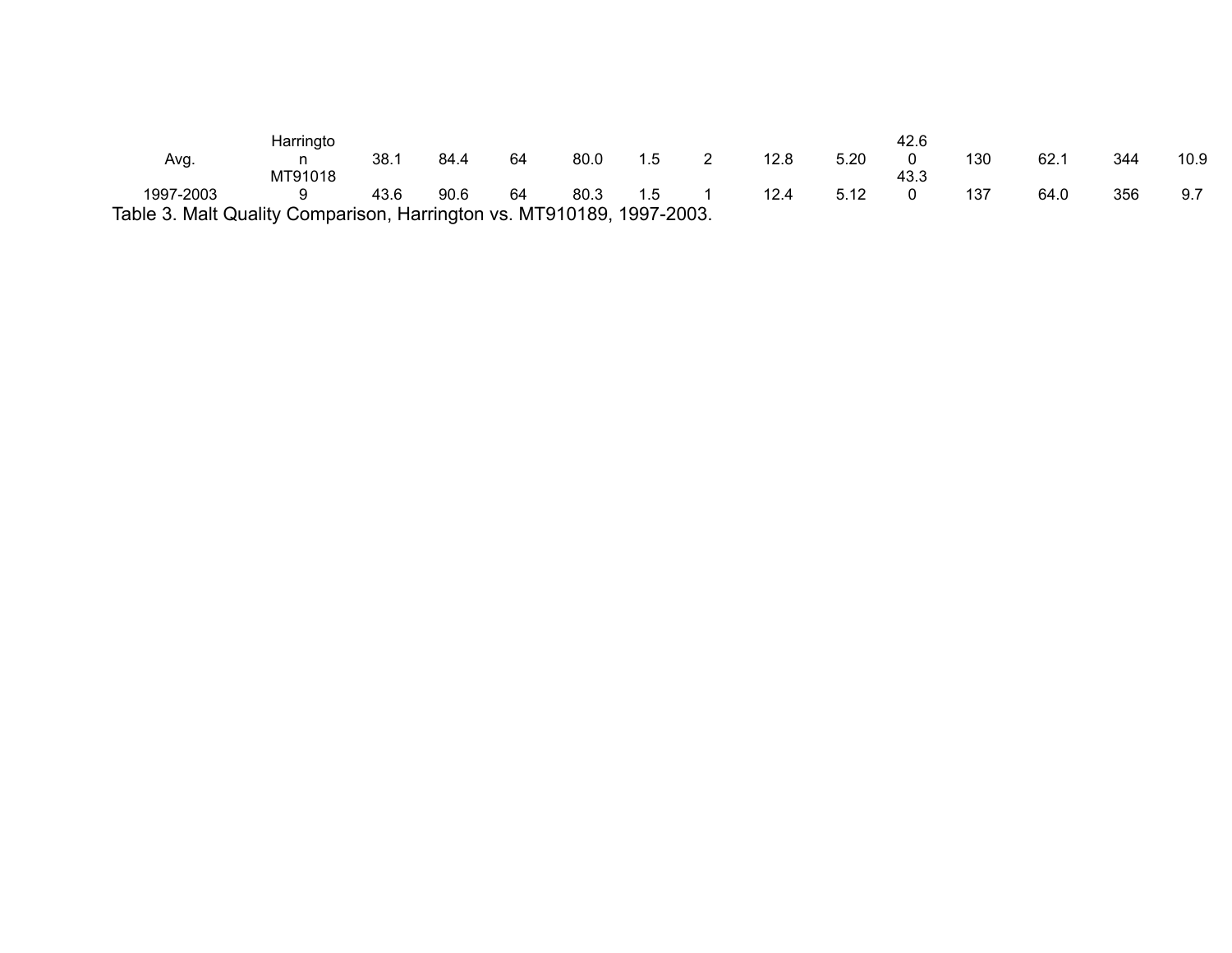Table 4a. AMBA Pilot Trials

|                                      |                                                                                                |          | 1997          |          | 1998          |
|--------------------------------------|------------------------------------------------------------------------------------------------|----------|---------------|----------|---------------|
| Variety of<br>Selection              |                                                                                                | MT910189 | Harrington-MT | MT910189 | Harrington-MT |
|                                      |                                                                                                |          |               |          |               |
| On 7/64                              | $(\% )$                                                                                        | 90.5     | 77.2          | 51.1     | 41.2          |
| Extract, Fine<br>Grind               | $(% \mathcal{L}^2)$ d.b.)                                                                      | 81.4     | 80.8          | 80.9     | 80.4          |
| Carbohydrate<br>Extract <sup>^</sup> | $(% \mathbf{A})$ $\mathbf{A}$ $\mathbf{A}$ $\mathbf{A}$ $\mathbf{A}$ $\mathbf{A}$ $\mathbf{A}$ | 76.3     | 75.7          | 76.1     | 74.9          |
| Extract Constant^                    |                                                                                                | 89.8     | 88.8          | 87.6     | 87.5          |
| F-C Difference                       |                                                                                                | 1.5      | 1.5           | 1.3      | 1.8           |
| <b>Wort Viscosity</b>                |                                                                                                | 1.49     | 1.42          | 1.42     | 1.41          |
| <b>Wort Color</b>                    | (Deg. Lov.)                                                                                    | 1.57     | 1.71          | 1.50     | 1.72          |
| <b>Wort Turbidity</b>                | (Hach NTU)                                                                                     | 4.0      | 4.6           | 6.5      | 7.7           |
| Diastatic Power*                     | (Deg. L)                                                                                       | 145      | 141           | 123      | 135           |
| DP/Total Protein <sup>^</sup>        |                                                                                                | 12.3     | 12.6          | 11.6     | 12.1          |
| Alpha Amylase*                       | (D.U.)                                                                                         | 62.2     | 66.2          | 62.1     | 62.9          |
| Soluble Protein                      | (% 0, 0, 0)                                                                                    | 5.09     | 5.06          | 4.75     | 5.50          |
| <b>Total Protein</b>                 | (% 0, 0, 0)                                                                                    | 11.78    | 11.22         | 10.58    | 11.16         |
| Soluble/Total<br><b>Protein</b>      | $(% \mathcal{L}_{0}^{\infty}$ d.b.)                                                            | 43.3     | 45.1          | 44.7     | 49.6          |
| Beta-Glucan                          | (ppm)                                                                                          | 308      | 175           | 151      | 118           |

MT910189 yields about the same as the feed variety Gallatin. Further data will be provided by breeder. Little plumper and higher test weigth than

Harrington.

Wide adaptation with reasonable performance on dryland.

This line was advanced to plant scale after 1998 crop pilot testing.

Seed for plant scale tests was grown in 2000, but the drought limited production and quality. For some reason, continued plant scale trials were not persued.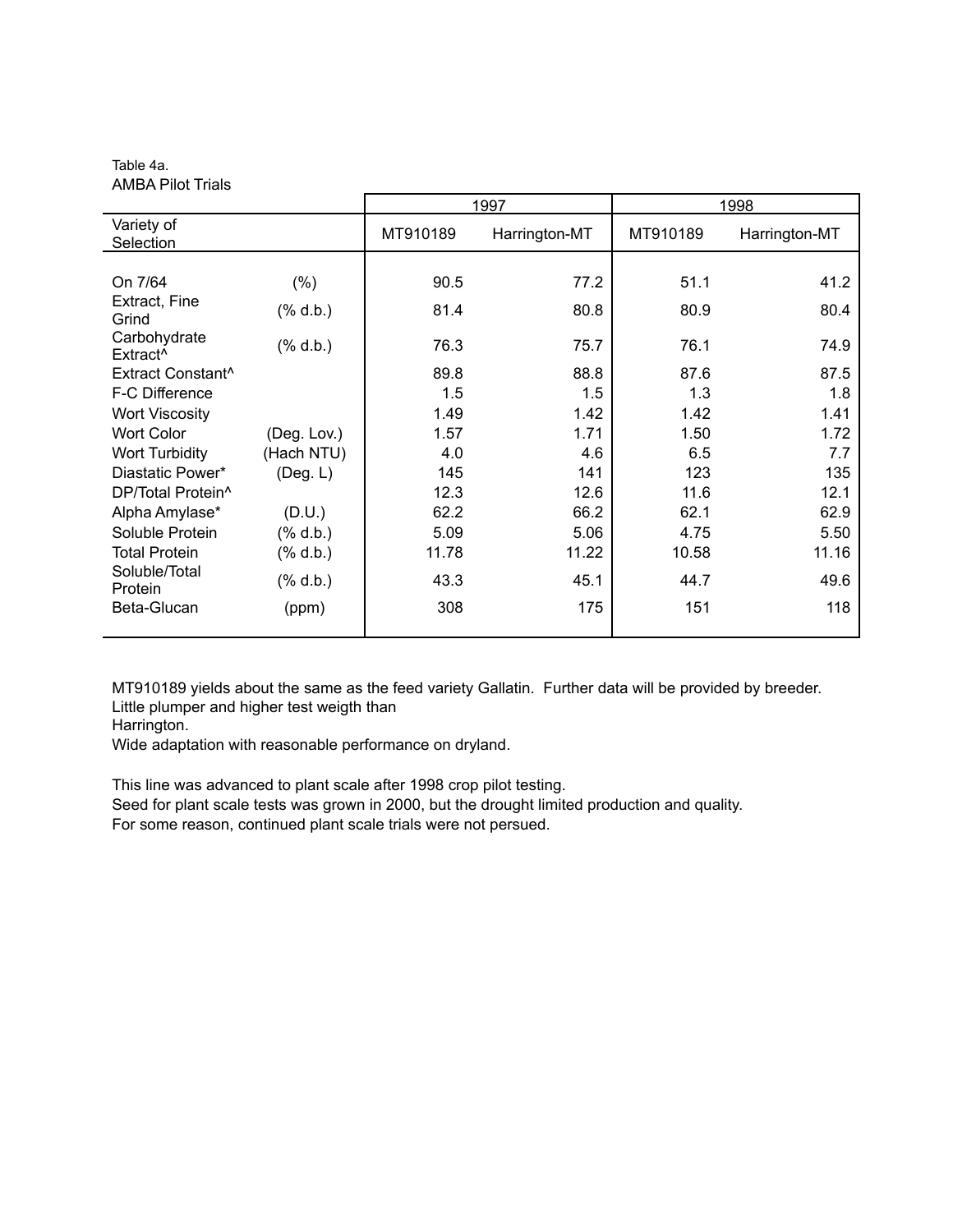Table 4b.

#### **Western Reginal Nursery 1998-200 Averages**

|                       |                | Harrington | MT910189 |
|-----------------------|----------------|------------|----------|
| on 6/64               | (%)            | 81.9       | 93.4     |
| Color                 | (Agtron)       | 64.1       | 64.9     |
| Extract, Fine Grind   | (% 0, 0, 0)    | 78.9       | 80.6     |
| <b>Total Protein</b>  | (% 0, 0, 0)    | 13.3       | 12.6     |
| Soluble Protein       | $(\%$ d.b.)    | 4.95       | 5        |
| Soluble/Total Protein | (% 0, 0, 0)    | 38.5       | 42.0     |
| Diastatic Power*      | $($ Deg. L $)$ | 121        | 140      |
| Alpha Amylase*        | (D.U.)         | 60.9       | 69.4     |
| Beta-Glucan           | (ppm)          | 411        | 358.6    |
| Yield bu/a            | (bu/a)         | 110.2      | 109.6    |
| Test Wt. Ib/bu        | (lb/bu)        | 51.4       | 52.9     |
|                       |                |            |          |

Table 5. The Author's estimate of producers' risk based on dryland production experiments, 1994-2003

| Year | Plump<br>Percent  |          |             |          | Protein% |             |                 | Maltable?               | Maltable?      |
|------|-------------------|----------|-------------|----------|----------|-------------|-----------------|-------------------------|----------------|
|      | Locatio           |          | Harringto   |          |          | Harringto   |                 |                         | Harringto      |
|      | $\mathbf n$       | MT910189 | $\mathbf n$ | Gallatin | MT910189 | $\mathbf n$ | <b>Gallatin</b> | MT910189                | n              |
| 2003 | Havre             | 61.2     | 53.5        | 36.9     | 17.3     | 19.2        | 19.2            | N <sub>o</sub><br>Maybe | No<br>Maybe    |
|      | Sidney            | 73.0     | 78.0        | 60.0     | 13.2     | 13.0        | 12.9            | (screened)              | (screened)     |
|      | Huntley           | 76.9     | 55.6        | 42.9     | 19.1     | 21.5        | 19.7            | N <sub>0</sub>          | No             |
|      | Conrad            | 60.0     | 54.0        | 25.0     | 18.8     | 18.5        | 19.4            | N <sub>0</sub>          | No             |
| 2002 | Havre             | 89.6     | 88.7        | 79.6     | 15.8     | 16.3        | 16.5            | Maybe                   | No             |
|      | Sidney<br>Moccasi | 79.0     | 70.0        | 80.0     | 16.5     | 16.6        | 16.6            | No<br>Maybe             | No<br>Maybe    |
|      | n                 | 60.1     | 64.4        | 60.0     | 12.4     | 14.1        | 12.6            | (screened)              | (screened)     |
|      | Huntley           | 0.4      | 0.9         | 0.1      | 14.5     | 14.5        | 14.3            | N <sub>0</sub>          | No             |
|      | Conrad            | 97.0     | 97.0        | 79.0     | 18.8     | 18.8        | 18.5            | No<br>Maybe             | N <sub>0</sub> |
| 2001 | Havre             | 76.1     | 86.9        | 82.7     | 12.5     | 12.7        | 12.8            | (screened)<br>Maybe     | Yes<br>Maybe   |
|      | Sidney<br>Moccasi | 79.0     | 83.0        | 76.0     | 16.8     | 17.8        | 17.2            | (screened)              | (screened)     |
|      | $\mathbf n$       | 21.1     | 25.8        | 15.5     | 13.0     | 14.0        | 13.9            | N <sub>0</sub>          | No             |
|      | Huntley           | 95.7     | 94.5        | 85.8     | 17.9     | 17.8        | 18.6            | N <sub>0</sub>          | No<br>Maybe    |
|      | Conrad            | 82.0     | 75.0        | 67.0     | 14.5     | 14.2        | 13.3            | Maybe<br>Maybe          | (screened)     |
| 2000 | Havre             | 51.3     | 26.1        | 23.1     | 15.6     | 16.4        | 15.6            | (screened)              | No             |
|      | Sidney            | 96.0     | 93.0        | 86.0     | 15.4     | 15.7        | 16.5            | Maybe                   | Maybe          |
|      | Huntley           | 92.9     | 80.4        | 65.8     | 11.3     | 11.5        | 11.9            | Yes                     | Maybe          |
|      | Conrad            | 45.0     | 51.0        | 40.0     | 14.5     | 16.7        | 16.1            | N <sub>0</sub>          | N <sub>0</sub> |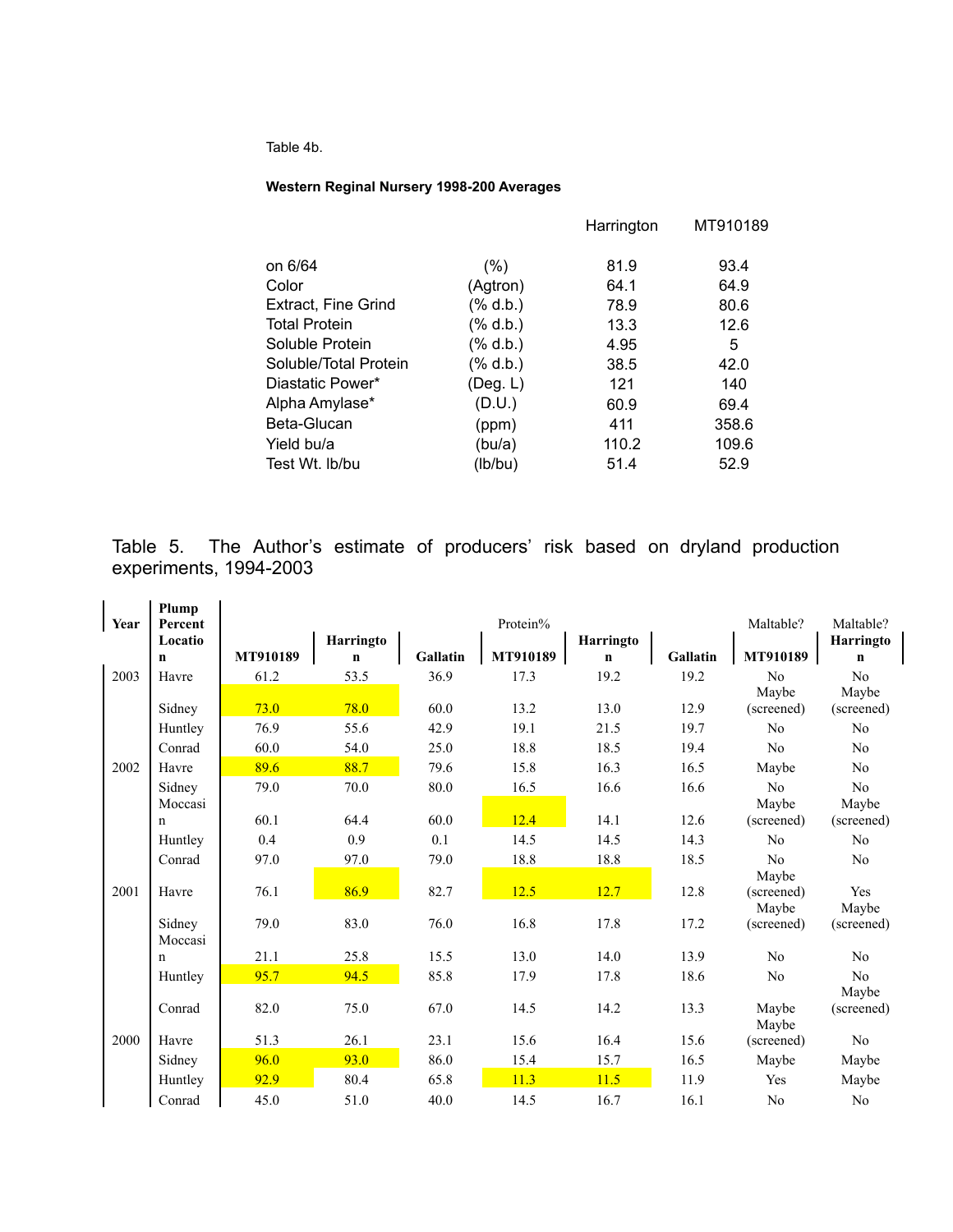| 1999 | Havre                  | 95.3 | 85.6 | 90.0 | 13.5 | 14.5 | 15.2 | Yes                 | Maybe               |
|------|------------------------|------|------|------|------|------|------|---------------------|---------------------|
|      | Sidney                 | 96.0 | 94.0 | 95.0 | 12.9 | 12.8 | 13.7 | Yes                 | Yes                 |
|      | Moccasi                |      |      |      |      |      |      |                     |                     |
|      | $\mathbf n$            | 90.1 | 74.6 | 81.3 | 9.0  | 9.0  | 9.3  | Yes                 | N <sub>0</sub>      |
|      | Huntley                | 42.8 | 17.5 | 19.9 | 11.8 | 12.7 | 12.0 | No<br>Maybe         | No<br>Maybe         |
|      | Conrad                 | 98.0 | 88.0 | 93.0 | 16.3 | 17.4 | 17.3 | (screened)<br>Maybe | (screened)          |
| 1998 | Havre                  | 69.4 | 38.1 | 43.2 | 10.1 | 10.0 | 10.7 | (screened)          | N <sub>0</sub>      |
|      | Sidney                 | 85.0 | 62.0 | 64.0 | 12.0 | 13.6 | 13.1 | Yes                 | N <sub>0</sub>      |
|      | Moccasi                |      |      |      |      |      |      |                     |                     |
|      | $\mathbf n$            | 62.8 | 30.0 | 37.2 | 13.2 | 13.6 | 13.9 | N <sub>0</sub>      | No                  |
|      | Conrad                 | 86.0 | 76.0 | 80.0 | 12.4 | 13.5 | 12.8 | Yes                 | Maybe<br>(screened) |
|      |                        |      |      |      |      |      |      |                     | Maybe               |
|      | Havre                  | 85.7 | 79.0 | 79.3 | 9.4  | 11.0 | 10.9 | Yes                 | (screened)          |
|      |                        |      |      |      |      |      |      | Maybe               | Maybe               |
|      | Sidney                 | 71.0 | 74.0 | 67.0 | 11.6 | 12.2 | 11.8 | (screened)          | (screened)          |
|      | Moccasi<br>$\mathbf n$ | 94.3 | 84.0 | 91.9 | 11.3 | 11.5 | 11.5 | Yes                 | Yes                 |
|      | Huntley                | 92.4 | 89.4 | 84.9 | 8.2  | 8.2  | 8.6  | Yes                 | Yes                 |
|      |                        |      |      |      |      |      |      |                     | Maybe               |
|      | Conrad                 | 95.0 | 92.0 | 82.0 | 12.1 | 12.8 | 12.4 | Yes                 | (screened)          |
| 1996 |                        | 87.9 |      | 59.6 | 10.3 | 10.3 | 10.6 |                     | Maybe               |
|      | Havre                  |      | 63.6 |      |      |      |      | Yes                 | (screened)<br>Maybe |
|      | Sidney                 | 87.8 | 79.3 | 66.9 | 13.2 | 13.7 | 12.9 | Yes                 | (screened)          |
|      | Moccasi                |      |      |      |      |      |      |                     |                     |
|      | $\mathbf n$            | 12.1 | 18.2 | 9.5  | 13.4 | 14.4 | 15.0 | No                  | N <sub>o</sub>      |
|      | Huntley                | 69.9 | 30.4 | 37.4 | 13.4 | 14.3 | 13.9 | Maybe<br>(screened) | N <sub>o</sub>      |
|      |                        |      |      |      |      |      |      |                     | Maybe               |
|      | Conrad                 | 86.0 | 75.0 | 84.0 | 10.9 | 10.7 | 11.1 | Yes                 | (screened)          |
| 1995 | Havre                  | 94.7 | 91.5 | 92.0 | 9.2  | 8.9  | 9.6  | Yes                 | Yes                 |
|      | Sidney                 | 89.1 | 87.3 | 82.9 | 10.8 | 11.2 | 8.9  | Yes                 | Yes                 |
|      | Moccasi                |      |      |      |      |      |      |                     | Maybe               |
|      | $\mathbf n$            | 92.1 | 69.6 | 79.2 | 9.2  | 8.6  | 9.2  | Yes                 | (screened)<br>Maybe |
|      | Huntley                | 93.5 | 79.4 | 80.5 | 11.3 | 11.9 | 11.8 | Yes                 | (screened)          |
|      | Conrad                 | 91.0 | 87.0 | 94.0 | 8.8  | 9.2  | 9.4  | Yes                 | Yes                 |
| 1994 | Havre                  | 63.5 | 31.9 | 19.6 |      |      |      | N <sub>0</sub>      | No                  |
|      | Sidney                 | 89.8 | 87.0 | 86.0 | 10.2 | 10.9 | 11.0 | Yes                 | Yes                 |
|      | Moccasi                |      |      |      |      |      |      |                     |                     |
|      | $\mathbf n$            | 24.8 | 13.0 | 40.0 | 11.9 | 11.4 | 11.5 | N <sub>0</sub>      | N <sub>o</sub>      |
|      | Huntley                | 21.2 | 6.2  | 21.0 | 14.3 | 15.7 | 14.0 | No                  | $\rm No$            |
|      | Conrad                 | 80.0 | 84.0 | 93.0 | 10.9 | 12.1 | 11.4 | Yes                 | Yes                 |
|      | Mean                   | 74.4 | 65.2 | 63.6 | 13.0 | 13.6 | 13.5 |                     |                     |

\* The author assumed that about 85% plump and 12.5% protein were desirable maxima, but that with screening the window of acceptance could be widened. Under the author's assumptions, MT910189 could have been purchased for malt without screening from 20 of 47 attempts, while Harrington could have been purchased 9 of 47 attempts. The author recognizes that this rating is subjective and that disagreements in scoring are to be expected.